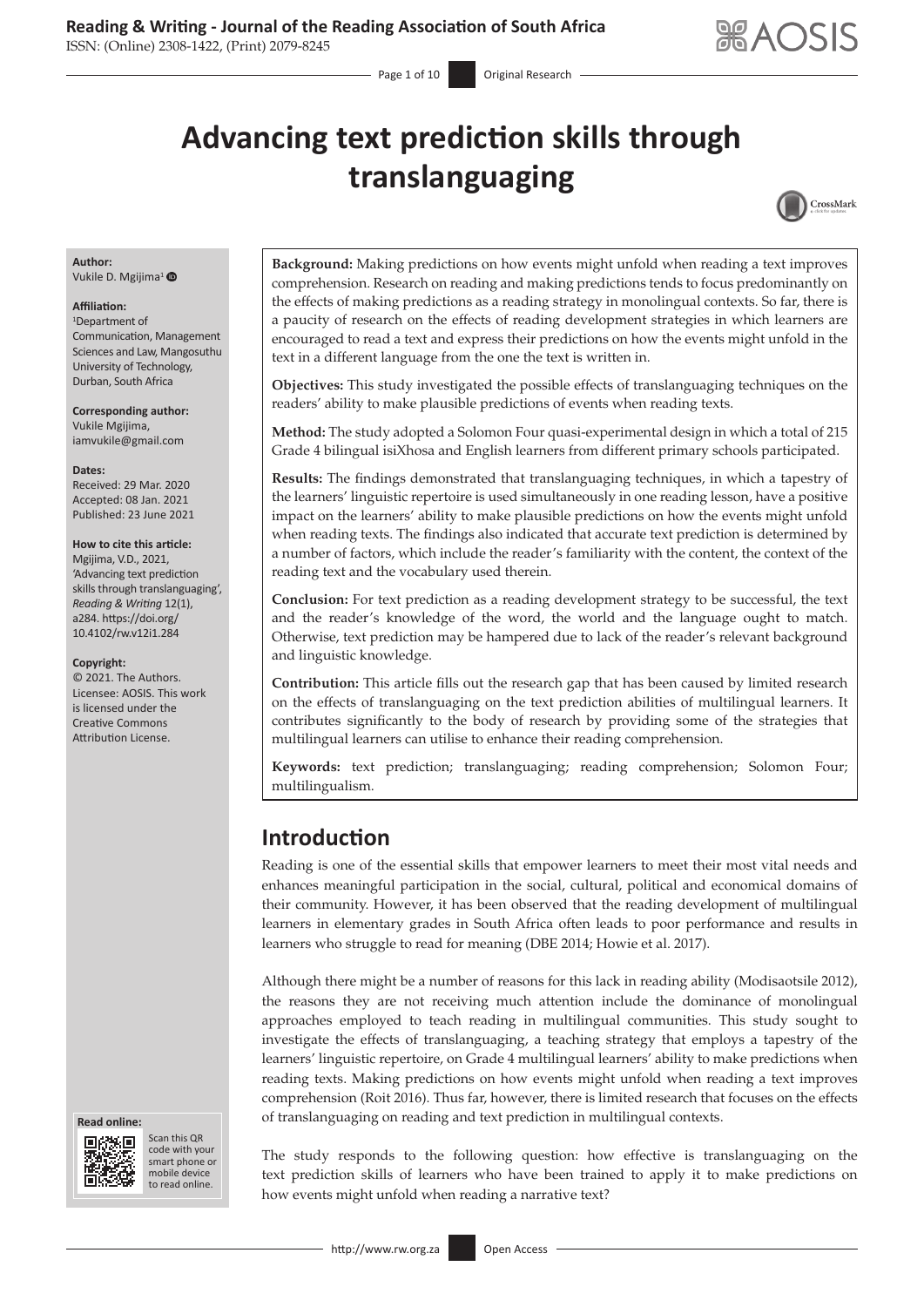# **Translanguaging**

This article adopted a translanguaging framework to address the text prediction abilities of the learners. Translanguaging is an umbrella term used to refer to a communication encounter in which multilingual interlocutors engage various semiotic means to express thoughts. The concept, which is attributed to Cen Williams (Baker, Jones, & Lewis, 2012; Hornberger & Link 2012), also refers to a pedagogical practice in a multilingual context in which learners receive input in one language and give output in a different one. In essence, it strikes a balance between the learners' language deficiency and content learning, in that the learners are allowed to utilise the variety of languages at their disposal to interact with the teacher, the content and with each other in a learning process. For instance, one can read a text in one language and retell or explain it in another. Thus, translanguaging is an apolitical transformational tapestry of sense-making mechanisms that a multilingual person engages in to communicate.

Various models through which translanguaging can be incorporated as a pedagogical approach have been proposed. These include Hornberger's continua of biliteracy (Hornberger & Link 2012) and Makalela's ubuntu translanguaging (Makalela 2016) models. The continua of a biliteracy lens posits that learning occurs at various intersections along and across continua at which one's knowledge and use of different language varieties and literacies meet. The continua enable one to see how possible it is for infinite, elusive, unpredictable, interrelated and simultaneous opportunities for literacy to develop within the continua, taking into account various contexts, content, linguistic and literacy repertoires that learners bring to the learning environment. According to Hornberger and Link (2012):

… the continua of biliteracy lens reminds educators that the more students' contexts of language and literacy use allow them to draw from across the whole of each and every continuum, the greater are the chances for their full language and literacy development and expression. (p. 243)

At the centre of the continua of biliteracy are multilingualism as a resource, and translanguaging as a vehicle through which biliteracy can be achieved. Therefore, as a framework within which a study can be conceptualised, translanguaging presents a positive angle from which multilingualism should be researched.

Makalela (2016) proposes a model in which an African value system of interdependency, ubuntu, is the framework for translanguaging. The model is introduced through a scenario about international trade and the co-existence of numerous language groups in the Limpopo valley to show the notion of confluence of African multilingualism. It shows how confluent, fluid and porous languages have become and questions the relevance of the separatist orientation towards language education and literacy development in the 21st century. The ubuntu lens fits well as a pedagogical strategy in

a multilingual context since, in an African multilingual context for example, one language is not enough to complete the cycle of meaning-making. This, therefore, explains why 'the notion of translanguaging fits in to account for complex multilingual encounters where speakers use more than one language for exchange of input and output' (Makalela 2016:190).

It is noteworthy, though, that translanguaging is quite a recent concept whose theoretical underpinnings are still emerging. Nonetheless, there is a growing body of research that demonstrates positive effects of translingual interplay between home and school literacy practices worldwide. For instance, translanguaging has been broadened to include multiple discursive language practices (García 2009) and semiotic repertoires (Wei 2018), including technology (Vogel, Ascenzi-Moreno & García 2018), wherein a multilingual person engages in a communication process. Thus, a translanguaging framework fits this study since the participants were encouraged to read a text in one language and give their predictions on how the events might unfold in the text in another language.

# **Enhancing reading ability through text prediction**

Previous studies show that encouraging learners to engage in making predictions when reading texts increases reading interest and comprehension (Block & Duffy 2008; Duke & Pearson 2004). Making predictions involves forming hypotheses about what will happen next, or what ideas the text will advance, followed by continuous evaluation of these predictions and hypotheses and revising them as the reading warrants (Roit 2016). The process employs a great deal of relevant existing knowledge on the topic. However, one might need to exercise due diligence when making predictions about a reading text since each text is unique and, thus, calls for specific prior knowledge. The knowledge facilitates understandings of the ideas as the reader interacts with the text.

Duke and Pearson (2004) provide some of the practical examples of what a teacher should do to enhance text prediction skills of learners. They suggest that before reading a story, students should be encouraged to generate expectations about what the characters might do, based on their (the reader's) own experiences in similar situations. In essence, studies suggest that encouraging learners to engage their knowledge and experience prior to reading can be productive in various ways. For instance, a reader brings to the reading process their experience, knowledge of the language and thought development, which aid their ability to anticipate that which has not yet been stated in the reading – the reader's expectation. This observation concurs with Goodman and Goodman's (1976) view about reading, according to which reading is viewed as a psycholinguistic guessing game in which a reader selectively processes new information using knowledge of available language cues to arrive at a decision. In this manner, reading becomes an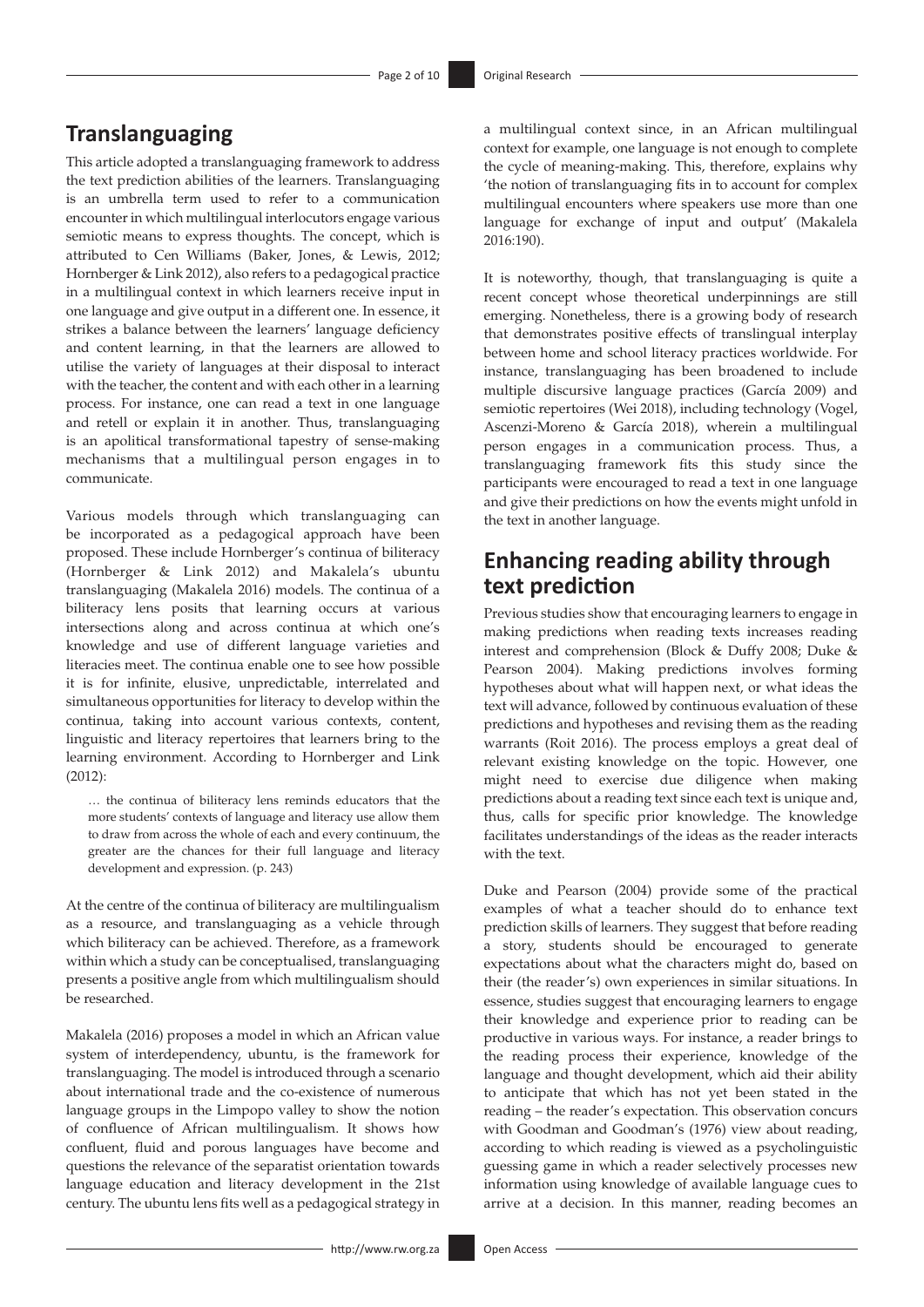interactive meaning-making process between the reader and the text in which a readers, as Block and Duffy (2008) put it:

… proactively search for meaning as they read, using text cues and their background knowledge in combination to generate predictions, to monitor those predictions, to repredict when necessary, and generally to construct a representation of the author's meaning. (p. 21)

In addition, McIntyre, Hulan and Layne (2011) suggest two ways in which a teacher can enhance the learners' ability to make predictions when reading texts, which are: using a 'take a picture walk' and an anticipation guide. With regard to 'take a picture walk', McIntyre et al. (2011) suggest that before reading, a teacher can allow time for the learners to view the pictures and illustrations in the text, and then make predictions based on what they see. The teacher can also use an anticipation guide, in which the learners can indicate whether statements that make predictions about the text to be read are true or false. This can be taken as a true-false quiz before, during and after reading. As the learners read the text they can check their answers, and change them accordingly as the reading progresses.

Encouraging learners to make predictions when reading texts fosters comprehension, keeps the reader actively engaged and improves reading ability. It also allows the reader to go beyond the text and construct a richer understanding of the reading text (Allbritton 2004). Therefore, reading comprehension is a fluid interactive process in which a reader obtains information from the text, makes predictions on how the events might unfold, monitors their predictions, and then re-predicts in a continuous cycle. To comprehend, the reader must use the text cues at their disposal to predict, monitor their prediction as they continue reading the text, and revisit their predictions to check for accuracy. For prediction to be successful as a comprehension strategy, the reader ought to know how to predict, monitor and revise their predictions in due time and due parts during their reading.

As may have been noticed in the foregoing review, research on reading and making predictions tends to focus predominantly on the effects of making predictions as a reading strategy in monolingual contexts. So far, there is a paucity of research on the effects of reading development strategies in which learners are encouraged to read a text and express their predictions on how the events might unfold in the text in a different language from the one the text is written in. This study, therefore, investigated the effects of translanguaging on the reader's ability to make predictions as one of the comprehension strategies when reading texts.

## **The study**

This study adopted a Solomon Four quasi-experimental design. A Solomon Four design is a pre-test–post-test experimental design. It is similar to other experimental designs in that it has randomised groups, all of which get post-tested. Conversely, the design differs from other pretest–post-test experimental designs in that it has two pretested experimental groups, one of which gets treatment, and two post-tested control groups that have not been pretested, one of which gets treatment. In other words, this design allows one to have four groups comprising two experimental groups (herein, groups A & B), which receive treatment or intervention, and two control groups (herein, groups C & D) that do not. In this study, a translanguaging intervention was administered, in which two languages, isiXhosa, which is the participants' home language, and English, their first additional language, were used simultaneously in the same lesson.

A total of 215 Grade 4 learners in four different rural schools in quintile 2 in one district in the Eastern Cape participated in the study. Rural schools were preferred for the study because they often perform the lowest according to the annual national assessment reports (see DBE 2014), and need more support to advance quality education. Purposive sampling was used to select the schools. The schools whose learners participated in the study were chosen based on their shared characteristics. The schools were ranked quintile 2. Schools ranked quintile 2 are mostly rural and have learners from disadvantaged backgrounds measured by the socio-economic conditions and literacy rate of the surrounding communities in which the schools are situated. A quintile 1 ranking indicates an impoverished school, while a quintile 5 indicates an affluent school (Van Dyk & White 2019). Learners in schools classified as quintile 2 are exempted from paying school fees, and are provided with meals at school. Quintile 2 schools are the poorest of the schools while quintile 5 schools are rich schools that cater for learners from financially affluent families. This quintile ranking of schools determines the financial status of the school for budget allocation and government funding. It is noteworthy that learners in poor and rural districts are more disadvantaged, and that learners in these areas tend to perform at a level lower to that of learners in urban areas due to, inter alia, lack of resources.

The schools whose learners participated in the study were also chosen on the basis of the languages used for teaching and learning from Grade R to Grade 3 – isiXhosa, which is supposed to be the home language of all or most of the learners at the school, and the learners must be transitioning into English as the language of teaching and learning in Grade 4. Both English (as first additional language) and isiXhosa (as mother tongue) were offered at the schools in Grade 4. The schools were randomly assigned to different groups, with the first two schools whose names starts with a letter closest to 'A' assigned to the control groups, while the other two were assigned to the experimental groups.

Data were collected through a battery of tests which contained a mixture of multiple choice and open-ended questions. The participants attempted two sets of pre-tests and post-tests: one set was in their home language, while another was in English. Each set had two different reading passages of about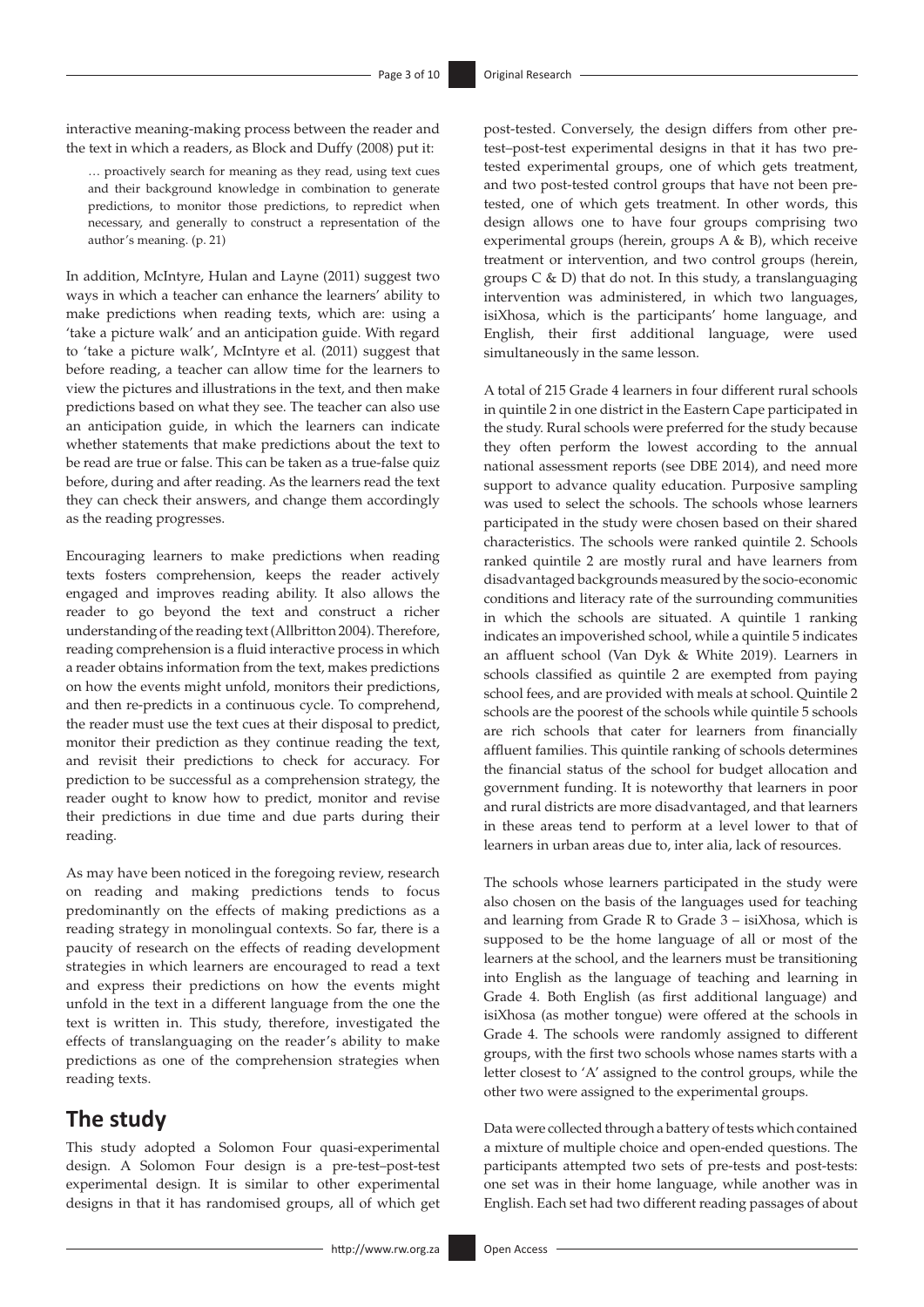300 words, followed by comprehension questions. The passages were curriculum-based fictional narratives about animals. To ensure the quality and the appropriate level of the language in the passages, a readability test was run on the English passages using online readability tests (Readability Formulas 2017). Both the isiXhosa and English texts were examined by language specialists for appropriateness and were found to be reader-friendly and suitable for Grade 4 learners. A total of 15 comprehension questions in each language were set. For the purposes of this study, much attention was paid to two questions that assessed the participants' ability to make predictions on how the events might unfold in the text.

#### **Ethical considerations**

Permission to conduct research from which this article came was obtained from the Eastern Cape Department of Education in 2017.

# **Intervention**

The intervention was administered to the treatment groups (Groups A & B) during the participants' scheduled regular class time and in the regular classrooms used for teaching English and isiXhosa as subjects during their usual periods. Four language teachers who taught in the two experimental schools were briefed on translanguaging and what it entailed as a pedagogical approach. They were involved in developing lesson plans on teaching reading in more than one language simultaneously in the same class. During the induction process, the researcher demonstrated how one could use more than one language simultaneously in one classroom. More attention was paid to how to use translanguaging methods to teach learners to make predictions when reading texts. After the training, the teachers were provided with lesson plans and stories they could use to implement the initiative as suggested.

The treatment was introduced a day after the learners had written the pre-tests. The researcher remained available to provide guidance at the first experimental group site, while the teachers who had been trained in the approach provided the intervention to the second experimental group in a different school.

Learners were provided with one reading passage in which both isiXhosa and English had been used. The passages that were used for the translanguaging treatment were curriculum-based fictional narratives that had been obtained from the learners' textbooks. Before reading, learners were encouraged to make predictions about the text to be read, including what they thought the text would be about, based on the clue words that were written on the board at the beginning of the class.

Reading was done in an interactive way in which the teacher read the text aloud while the learners read along silently. At some point during the reading, the teacher asked the learners to

take turns reading the text aloud while the rest of the class was reading along silently. During the exercise, the teacher often checked with the learners to verify or redirect their predictions. This was done in a dialogical way in which the teacher asked questions to get learners to respond to or think about the predictions they made at the beginning of the reading.

Questions, answers of which could be located in paragraphs that were written in English, were asked in isiXhosa, and vice versa. Thus, translanguaging methods were used to explicitly teach the learners how to read a text through the juxtaposition of the languages of input and output.

Think-aloud strategies were also used. To this effect, the teacher read the text aloud, paused at certain points and asked questions, answers of which could only be provided by making logical inferences. The teacher also verbalised their thinking in order to help learners make the correct inferences. This exercise explicitly showed how learners should make predictions when reading texts.

After the intervention, the participants were assessed on their ability to make predictions when reading texts.

Even though a translingual approach in which the input and output languages were juxtaposed was used during the intervention, the participants were required to respond to test questions in the language the questions were asked in. That is, for the English reading test, the participants had to respond in English, while the same was held for isiXhosa. This was done in order to be in line with the current standard practice in formal academic assessments in which a test-taker has to respond in the same language in which the assessment questions have been asked.

### **Data presentation**

Presented below are the processes followed to analyse the data in order to make findings. The findings were tested against the null hypothesis which posited that the performance of the participants regarding the target ability would remain the same in both languages and in all groups of participants regardless of the intervention.

#### **Making predictions in isiXhosa**

The participants in the first experimental (Group A) and control (Group C) groups were assessed on their ability to make plausible predictions on how the events might unfold in the texts they read. For isiXhosa home language, the posttest results indicated an improved performance for the two groups. The participants in the first experimental group (Group A) displayed much more improvement than those in the control. The descriptive measures of central tendencies and dispersion of the results of this assessment are presented in Table 1.

Table 1 displays the mean scores of the participants from the first experimental group (Group A) and the first control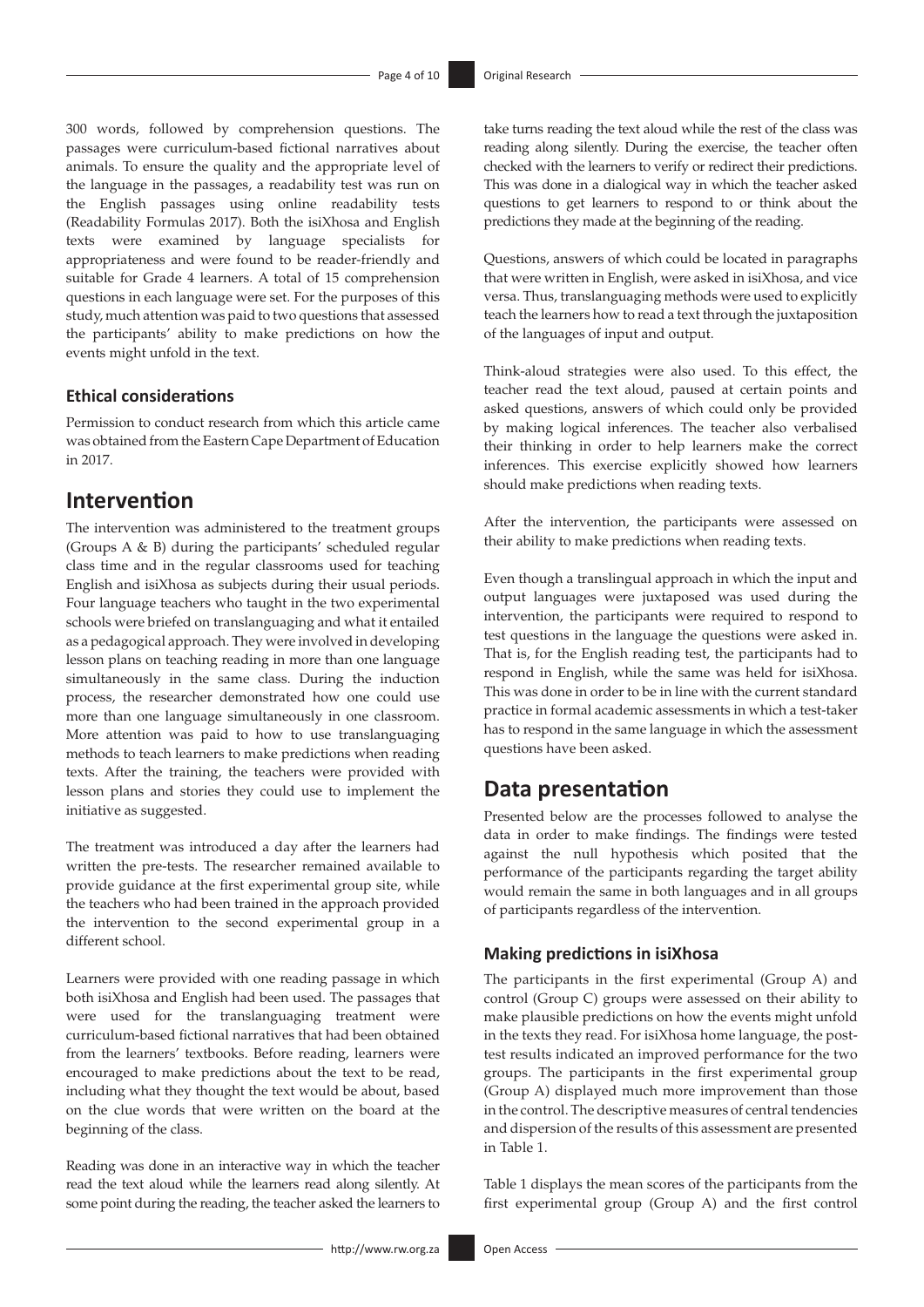| Variable           |          |                          | <b>Experimental group A</b> |                          | Control group C          |                          |           |                          | Total                    |                          |                          |                          |                          |
|--------------------|----------|--------------------------|-----------------------------|--------------------------|--------------------------|--------------------------|-----------|--------------------------|--------------------------|--------------------------|--------------------------|--------------------------|--------------------------|
|                    | Pre-test | Post-test                |                             | df                       | D                        | Pre-test                 | Post-test |                          | df                       |                          |                          | dt                       |                          |
| Mean               | 1.48     | 1.64                     | $\sim$                      | $\overline{\phantom{a}}$ | $\qquad \qquad -$        | 1.13                     | 1.20      | $\overline{\phantom{a}}$ | $\overline{\phantom{0}}$ | $\overline{\phantom{a}}$ | $\overline{\phantom{a}}$ | $\sim$                   | $\overline{\phantom{a}}$ |
| N                  | 54       | 50                       | $\overline{\phantom{a}}$    | $\overline{\phantom{a}}$ | $\sim$                   | 32                       | 35        | . .                      | $\overline{\phantom{a}}$ | $\overline{\phantom{a}}$ |                          | $\overline{\phantom{a}}$ | . .                      |
| Standard deviation | 0.64     | 0.63                     | $\sim$                      | $\overline{\phantom{a}}$ | $\overline{\phantom{a}}$ | 0.94                     | 0.83      | $\overline{\phantom{a}}$ | $\overline{\phantom{0}}$ | $\qquad \qquad -$        | $\overline{\phantom{a}}$ | $\sim$                   | $\qquad \qquad -$        |
| Values             |          | $\overline{\phantom{0}}$ | 1.420                       | 49                       | > 0.05                   | $\overline{\phantom{a}}$ | <b>.</b>  | 0.296                    | 23                       | > 0.05                   | 4.116                    | 31                       | ${}< 0.05$               |

group (Group C) on their ability to make predictions on how the events would unfold when reading texts in isiXhosa home language. It shows that the participants in the first experimental group (Group A) obtained a mean score of 1.48 and a standard deviation of 0.64 in the pre-test, and 1.64 with a standard deviation of 0.63 in the post-test. With the standard deviation lower than the mean for each assessment, the level of homogeneity with regard to the ability to make predictions on how the events would unfold when reading texts in isiXhosa was strong in both the pre-test and the post-test. In other words, the scores of most of the participants could be located around a central point. At face value, the mean scores of the two tests show that the participants performed better in the post-test than they did in the pre-test. To verify this assumption, the pre-test and post-test scores were run in a *t*-test. The results of the *t*-test reflected a statistically nonsignificant difference at an alpha value of 0.05 (*t* = 1.420; *df* = 49;  $p > 0.05$ ). In other words, even though there is some difference between the mean scores of the pre-test and the post-test within this group, the difference is too marginal to be considered statistically existent. Therefore, this accepts the null hypothesis which posited that performance of the participants on making plausible predictions regarding the events in the text would remain the same regardless of the intervention. The fact that the results of the *t*-test reflected a statistically non-significant difference also implies that the difference in the performance between the two assessments should be viewed with caution, because there might be a shadow on the researcher's overall results.

With regard to the first control group (Group C), Table 1 shows that the group obtained a mean of 1.13 with a standard deviation of 0.94 in the pre-test, and 1.20 with a standard deviation of 0.83 in the post-test. Since the mean score for each assessment was higher than its standard deviation, the group was deemed homogenous. The results of the *t*-test reflected that the difference between the pretest and the post-test was statistically non-significant at an alpha value of 0.05 ( $t = 0.296$ ;  $df = 23$ ;  $p > 0.05$ ). This, therefore, accepts the null hypothesis which posited that performance of the participants on the ability to make predictions would remain the same between the pre-test and the post-test. The fact that the results of the *t*-test reflected that the difference between the pre-test and the post-test was statistically non-significant also implies that the difference in the performance between the two assessments should be viewed with caution, because there might be a shadow on the researcher's overall results.

The post-test scores of the first experimental (Mean [*M*] = 1.64; standard deviation [SD] = 0.63) and the first control **TABLE 2:** Making predictions in isiXhosa post-test.

| Variable           | Experimental<br>group B  | Control<br>group D       |                          | df                       |        |
|--------------------|--------------------------|--------------------------|--------------------------|--------------------------|--------|
| Mean               | 0.88                     | 1.33                     | $\overline{\phantom{a}}$ | $\overline{\phantom{0}}$ | ۰      |
| N                  | 24                       | 98                       | ۰                        |                          |        |
| Standard deviation | 0.90                     | 0.77                     | $\overline{\phantom{a}}$ | $\overline{\phantom{0}}$ | ۰      |
| Value              | $\overline{\phantom{a}}$ | $\overline{\phantom{0}}$ | 1.390                    | 34                       | > 0.05 |

 $(M = 1.20; SD = 0.83)$  groups were tested via a *t*-test to measure their variability. The results revealed that the differences between the two groups were statistically significant at an alpha value of 0.05 ( $t = 4.116$ ;  $df = 31$ ;  $p \leq 0.05$ ). The null hypothesis, which predicted no variability between the two groups, was therefore rejected.

An analysis was also run between the second experimental (Group B) and control (Group D) groups. Table 2 shows the results of the two groups.

Concerning the groups that wrote the post-test only, the second experimental (Group B) and control (Group D) groups, it was observed that the second experimental group obtained a mean score of 0.88 and a standard deviation of 0.90, while the second control obtained a mean score of 1.33 and a standard deviation of 0.77. The second control group (Group D) performed better than the second experimental group (Group B), because its mean was higher. The scores of the two groups were tested via *t*-test. The *t*-test results of the two groups indicated a statistically non-significant difference at an alpha value of 0.05 (*t* = 1.390; *df* = 34; *p* > 0.05) and, therefore, accepts the null hypothesis. The statistically nonsignificant difference reflected by the *t*-test results implies that the difference in the performance between the two groups should be viewed with caution since there might be a shadow on the researcher's overall results.

A one-way analysis of variance (ANOVA) was run on the post-test scores obtained from the four groups (i.e. groups A, B, C & D) to measure the significance of the variance between the four groups' performances on making predictions on how the events would unfold when reading texts in isiXhosa. Table 3 shows the results of the ANOVA in which variance in performance within each of the groups that wrote the pre-test and the post-test (i.e. groups  $A & C$ ), and between the four groups, was measured.

The results of the ANOVA displayed an *f*-ratio value of 3.65804, and a *p*-value of 0.013319. Therefore, the differences in the performance between the four groups were statistically significant at an alpha value of 0.05.  $(f = 3.65804; df = 3;$  $p$  < 0.05). Thus, the null hypothesis which predicted that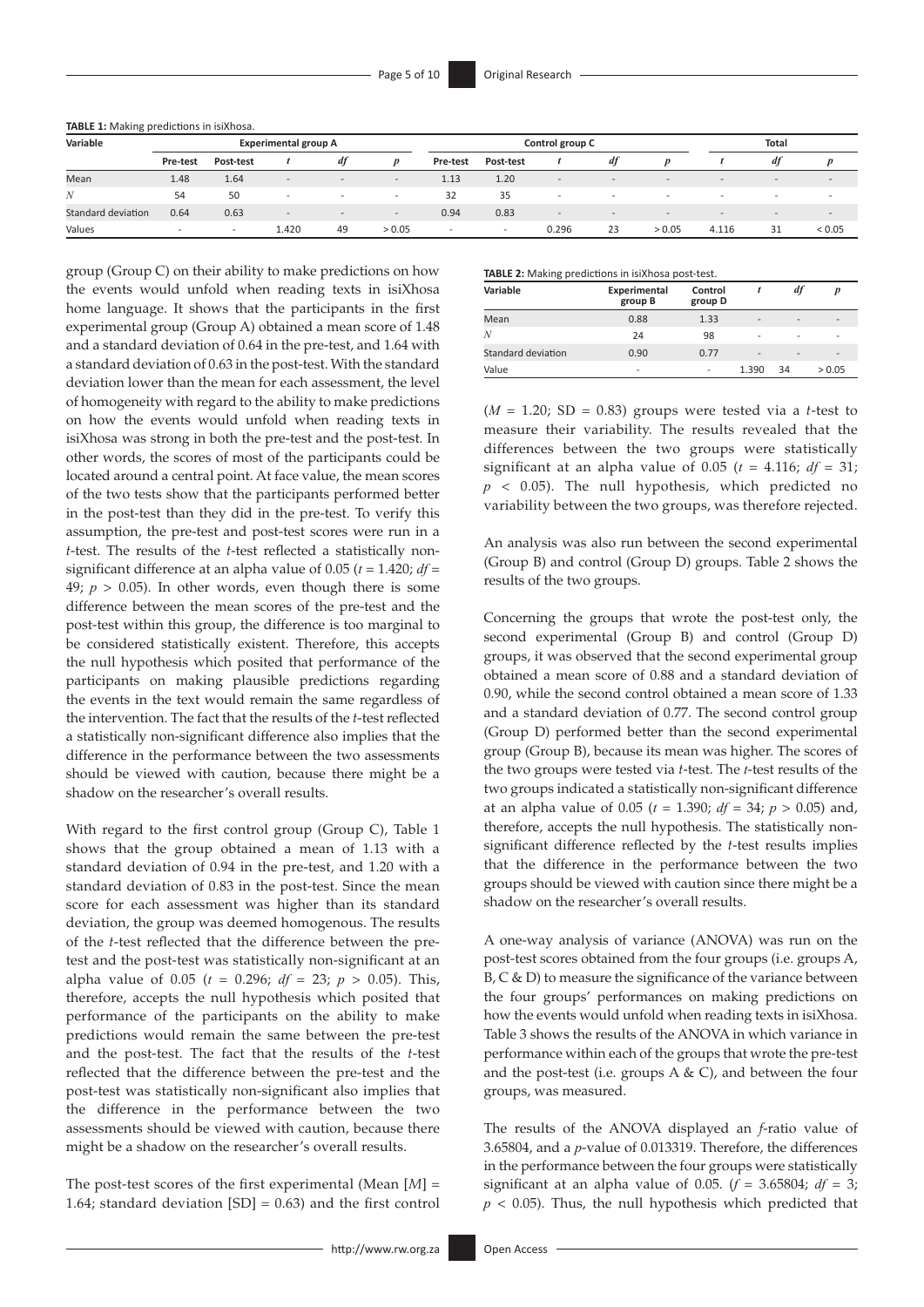there would be no difference in the performance between the four groups was rejected.

#### **Making predictions in English**

Concerning English first additional language, the post-test results indicated improved performance on the first experimental (Group A) and the control (Group C) groups. The descriptive measures of central tendencies and dispersion of the results of this assessment are presented in Table 4.

Table 4 shows the mean scores of the participants from the first experimental group (Group A) and the first control group (Group C) on their ability to make predictions on how the events would unfold when reading texts in English first additional language. Table 4 shows that the participants in the first experimental group (Group A) obtained a mean score of 0.51 with a standard deviation of 0.86 in the pre-test, and 0.94 with a standard deviation of 0.90 in the post test. The table also indicates that the group was not homogenous at pre-test, hence the mean was higher than the standard deviation. The post-test results of the first experimental group (Group A) showed some improved performance, since the mean score of the post-test was higher than the pre-test and the standard deviation was lower than the mean. The differences between the pre-test and the post-test results were tested via a *t*-test. The results revealed that the differences between the two assessments were statistically significant at an alpha value of 0.05 (*t* = 2.079; *df* = 50; *p* < 0.05). The null hypothesis, which predicted that there would be no difference in the performance between the two assessments, was therefore rejected. This implies that the translanguaging techniques were effective in inducing the participants' ability to make predictions on how the events would unfold when reading texts in English first additional language.

With regard to the first control group (Group C), the participants obtained a mean score of 0.58 with a standard deviation of 0.96 in the pre-test, and 1.33 with a standard deviation of 1.12 in the post-test. The post-test results indicated some improvement in the performance of the participants since the mean of the post-test was higher. Furthermore, the dispersion level for each test was lower than its mean score, which indicated that the group was homogenous. The results of the two assessments were

| Variable           | Sum of squares | df  | Mean square              |                          |                  |
|--------------------|----------------|-----|--------------------------|--------------------------|------------------|
| Between treatments | 6.6662         |     | 22221                    |                          | 3.65804 0.013319 |
| Within treatments  | 128 171        | 211 | 0.6074                   | $\qquad \qquad$          | ۰                |
| Total              | 134.8372       | 214 | $\overline{\phantom{0}}$ | $\overline{\phantom{a}}$ | -                |

measured in a *t*-test. The results of the *t*-test reflected a statistically non-significant difference between the pre-test and the post-test at an alpha value of  $0.05$  ( $t = 0.297$ ;  $df = 29$ ;  $p > 0.05$ ). Therefore, the null hypothesis, which predicted that there would be no difference in the performance between the two tests, was confirmed. This implies that the difference in the performance between the two assessments should be viewed with caution, because there might be a shadow on the researcher's overall results.

According to the results of the first experimental  $(M = 0.94)$ ;  $SD = 0.90$ ) and the first control ( $M = 1.33$ ;  $SD = 1.12$ ) groups, the groups that had attempted a pre-test and a post-test were analysed to measure the level of comparability. To this effect, a *t*-test was run. The results reflected that the two groups were statistically significant at an alpha value of 0.05 (*t* = 2.232;  $df = 30$ ;  $p \le 0.05$ ). This implies that the null hypothesis which predicted that there would be no difference between the two groups, regardless of the intervention, was rejected.

An analysis was also run between the second experimental (Group B) and the second control (Group D) groups. Table 5 shows the results of the two groups.

Concerning the groups that did not write the pre-test, which were the second experimental (Group B) and the second control (Group D) groups, the results indicated that the second experimental group (Group B) obtained a mean score of 0.67 with a standard deviation of 0.80, while the second control group (Group D) obtained a mean score of 0.42 with a standard deviation of 0.74. Each group was deemed heterogeneous since the standard deviation for each was higher than the mean. However, the second experimental group (Group B) performed better than the second control group (Group D), hence the mean of the former is higher. The *t*-test results of the two groups reflected a statistically significant difference between the two groups at an alpha value of 0.05 (*t* = 4.356; *df* = 29; *p* < 0.05). Therefore, the null hypothesis which predicted that there would be no difference between the two groups due to the intervention was rejected.

A one-way ANOVA was run on the post-test scores obtained from the four groups (i.e. groups A, B, C & D) to measure the

| <b>TABLE 5:</b> Making predictions in English - post-test. |  |  |  |
|------------------------------------------------------------|--|--|--|
|------------------------------------------------------------|--|--|--|

| $\sim$ $\cdot$     |                         |                    |                          |                          |                          |
|--------------------|-------------------------|--------------------|--------------------------|--------------------------|--------------------------|
| Variable           | Experimental<br>group B | Control<br>group D |                          | df                       |                          |
| Mean               | 0.67                    | 0.42               | $\overline{\phantom{a}}$ | $\overline{\phantom{a}}$ | $\overline{\phantom{a}}$ |
| N                  | 30                      | 95                 | ٠                        | ۰                        |                          |
| Standard deviation | 0.80                    | 0.74               | $\overline{a}$           | $\overline{\phantom{a}}$ | $\overline{\phantom{a}}$ |
| Value              |                         |                    | 4.356                    | 29                       | ${}_{0.05}$              |

|                    | <b>TABLE 4:</b> Making predictions in English. |                          |                          |                          |                          |                          |                          |                          |                          |                   |                          |                          |             |  |
|--------------------|------------------------------------------------|--------------------------|--------------------------|--------------------------|--------------------------|--------------------------|--------------------------|--------------------------|--------------------------|-------------------|--------------------------|--------------------------|-------------|--|
| Variable           | <b>Experimental group A</b>                    |                          |                          |                          |                          |                          | Control group C          |                          |                          |                   |                          | <b>Total</b>             |             |  |
|                    | Pre-test                                       | Post-test                |                          | df                       | $\boldsymbol{D}$         | Pre-test                 | Post-test                |                          | df                       |                   |                          | df                       |             |  |
| Mean               | 0.51                                           | 0.94                     | $\sim$                   | $\overline{\phantom{a}}$ | $\sim$                   | 0.58                     | 1.33                     | $\overline{\phantom{a}}$ | $\overline{\phantom{a}}$ | $\qquad \qquad -$ | $\overline{\phantom{a}}$ | $\qquad \qquad -$        | $\sim$      |  |
| N                  | 51                                             | 54                       | $\overline{\phantom{0}}$ |                          | $\overline{\phantom{a}}$ | 31                       | 30                       | $\overline{\phantom{a}}$ |                          |                   |                          | $\overline{\phantom{a}}$ | <b>.</b>    |  |
| Standard deviation | 0.86                                           | 0.90                     | $\sim$                   | $\overline{\phantom{a}}$ | $-$                      | 0.96                     | 1.12                     | $\overline{\phantom{a}}$ | $-$                      | $\qquad \qquad -$ | $\qquad \qquad -$        | $\qquad \qquad -$        | $\sim$      |  |
| Value              | $\overline{\phantom{0}}$                       | $\overline{\phantom{a}}$ | 2.079                    | 50                       | < 0.05                   | $\overline{\phantom{0}}$ | $\overline{\phantom{a}}$ | 0.297                    | 29                       | > 0.05            | 2.232                    | 30                       | ${}_{0.05}$ |  |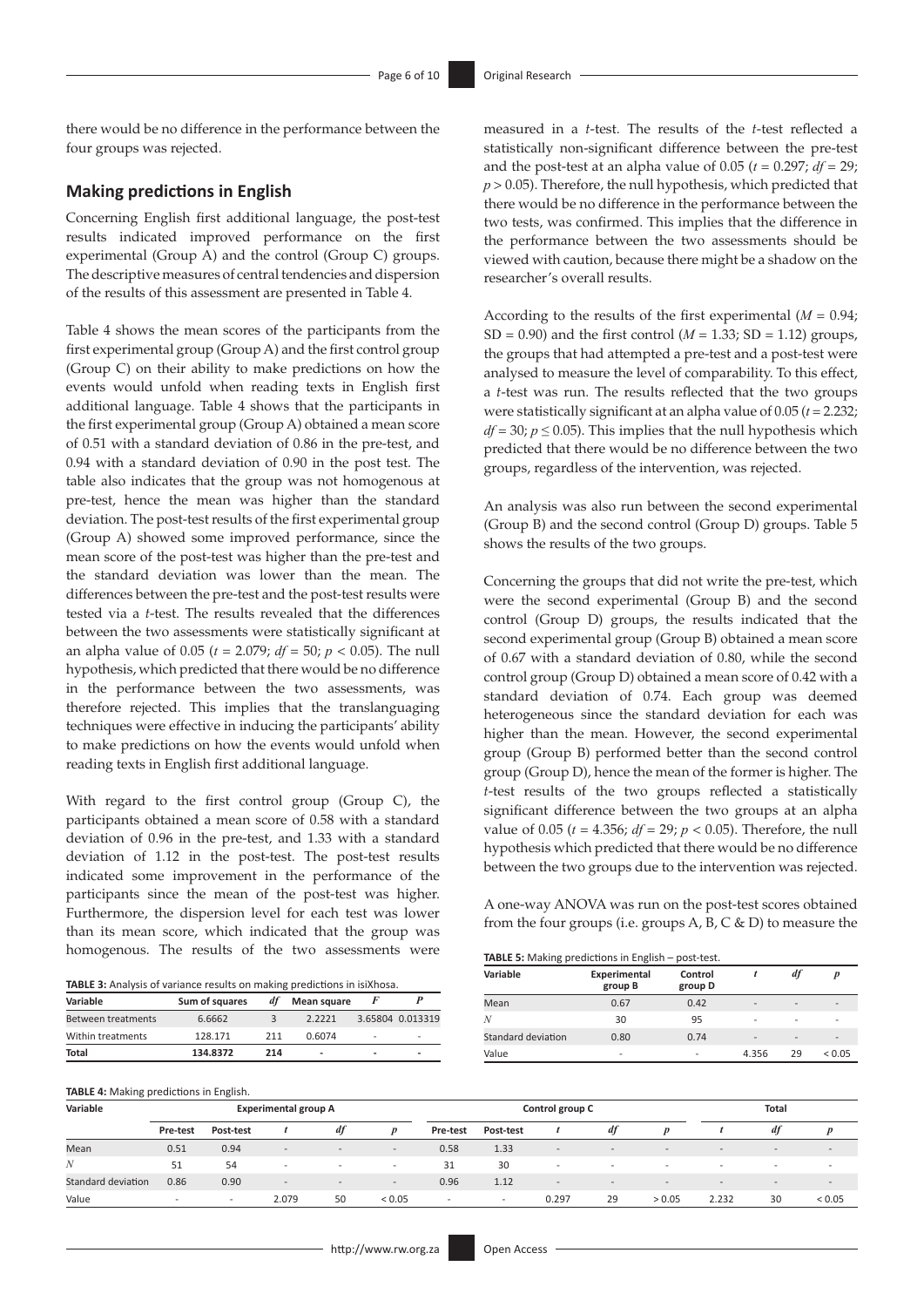significance of the variance between the four groups' performances on the ability to make predictions on how events would unfold when reading texts in English. Table 6 shows the results of the ANOVA in which variance in performance within each of the groups that wrote the pre-test and the post-test (i.e. groups  $A & C$ ), and between the four groups was measured.

The results of the ANOVA displayed an *f*-ratio value of 10.01516, and a *p*-value of 0.00001. Therefore, the differences in the performance between the four groups were statistically significant at an alpha value of 0.05 ( $f = 10$ , 01516;  $df = 3$ ;  $p <$ 0.05). Thus, the null hypothesis which predicted that there would be no difference in the performance between the four groups was rejected.

#### **A comparison of the ability to make plausible predictions between English and isiXhosa**

To refine the extent of the influence of translanguaging on making plausible predictions, the scores of the first and the second experimental groups were combined to form a grand score, and further analyses were conducted on them. The same was done with the control group scores. The results each group obtained for each language were compared within and between the groups to measure the influence of translanguaging on the target ability between the two languages. Table 7 displays the post-test results in which the two languages were compared within each of the groups.

Table 7 shows that the participants in the experimental groups scored a grand mean of 1.43 with a standard deviation of 0.74 in isiXhosa, whereas they obtained a grand mean score of 0.61 with a standard deviation of 0.84 in English. With regard to isiXhosa, the grand mean (1.43) is higher than that of English (0.84). The standard deviation is lower than its grand mean in isiXhosa, while it is higher than the grand mean in English. This suggests that the participants in the experimental groups were fairly homogenous in their home language while heterogenous in their first additional language. With regard to the control groups, the table shows that the groups obtained a grand mean score of 1.16 with a standard deviation of 0.88 in isiXhosa, while their grand mean was 0.95 with a standard deviation of 1.10 in English. As observed in the experimental groups, the grand mean in isiXhosa (1.16) is higher than that of English (0.95). The

| <b>TABLE 6:</b> Analysis of variance results on the ability to make predictions in English. |                |     |                          |                          |  |  |  |  |  |
|---------------------------------------------------------------------------------------------|----------------|-----|--------------------------|--------------------------|--|--|--|--|--|
| Variable                                                                                    | Sum of squares | df  | <b>Mean square</b>       |                          |  |  |  |  |  |
| <b>Between treatments</b>                                                                   | 23.0747        |     | 7.6916                   | 10.01516 0.00001         |  |  |  |  |  |
| Within treatments                                                                           | 158,2063       | 206 | 0.768                    | -                        |  |  |  |  |  |
| Total                                                                                       | 181.281        | 209 | $\overline{\phantom{0}}$ | $\overline{\phantom{a}}$ |  |  |  |  |  |

|  | <b>TABLE 7:</b> A comparison on making predictions between English and isiXhosa. |  |
|--|----------------------------------------------------------------------------------|--|
|  |                                                                                  |  |

| Variable           | <b>Experimental groups</b> |         | Control groups |         |  |
|--------------------|----------------------------|---------|----------------|---------|--|
|                    | isiXhosa                   | English | isiXhosa       | English |  |
| Grand mean         | 1.43                       | 0.61    | 1.16           | 0.95    |  |
| N                  | 148                        | 149     | 67             | 61      |  |
| Standard deviation | 0.74                       | 0.84    | 0.88           | 1.10    |  |

standard deviation is lower than its grand mean in isiXhosa, while it is higher than the grand mean in English. This suggests that the participants in the experimental groups were fairly homogenous in their home language while heterogenous in first additional language.

The results show that the level of homogeneity was stronger in isiXhosa than it was in English for both the experimental and the control groups, since the standard deviations in isiXhosa were the furthest from their grand means. With the highest grand mean and much stronger level of homogeneity of the two, the participants in the experimental groups performed better than those in the control groups when it comes to making predictions.

The scores obtained in each language were tested via a *t*-test to measure the variability between the two sets of groups. Table 8 shows a comparison of the grand mean scores and the results of the *t*-test on the ability to predict text between the experimental and control groups for isiXhosa.

Table 8 shows a comparison of the grand mean scores and the results of the *t*-test on the ability to predict text between the experimental and control groups for isiXhosa. The *t*-test results revealed that the differences between the two sets were statistically non-significant at an alpha value of 0.05 (*t* = 2.318;  $df = 213$ ;  $p > 0.05$ ). The null hypothesis, which predicted no variability in performance between the experimental and the control groups, was therefore confirmed. This implies that with regard to isiXhosa, there was insufficient evidence for one to attribute the difference in the performance to the translanguaging techniques employed.

Furthermore, the fact that the *t*-test results came out nonsignificant means that the difference in the performance between the two sets should be viewed with caution, because there might be a shadow on the researcher's overall results.

The English scores too were subjected to a *t*-test. Table 9 shows a comparison of the grand mean scores and the results

**TABLE 8:** A comparison of the grand mean scores and *p*-value on the ability to make text prediction in isiXhosa.

| Variable              | isiXhosa                   |                          | df                       |                          |        |
|-----------------------|----------------------------|--------------------------|--------------------------|--------------------------|--------|
|                       | <b>Experimental groups</b> | Control groups           |                          |                          |        |
| Grand mean            | 1.43                       | 1.16                     | $\overline{\phantom{0}}$ |                          |        |
| N                     | 148                        | 67                       | ۰                        |                          |        |
| Standard<br>deviation | 0.74                       | 0.88                     | $\overline{\phantom{0}}$ | $\overline{\phantom{0}}$ |        |
| Value                 | $\overline{\phantom{a}}$   | $\overline{\phantom{0}}$ | 2.318                    | 213                      | > 0.05 |

**TABLE 9:** A comparison of the grand mean scores and *p*-value on the ability to make text prediction in English.

| Variable              | English                    |                          | aı                           |                          |        |
|-----------------------|----------------------------|--------------------------|------------------------------|--------------------------|--------|
|                       | <b>Experimental groups</b> | Control groups           |                              |                          |        |
| Grand mean            | 0.61                       | 0.95                     | -                            | -                        |        |
| N                     | 149                        | 61                       | -                            | $\overline{a}$           |        |
| Standard<br>deviation | 0.84                       | 1.10                     | $\qquad \qquad \blacksquare$ | $\overline{\phantom{a}}$ |        |
| Value                 | $\overline{\phantom{0}}$   | $\overline{\phantom{0}}$ | 1.159                        | 208                      | > 0.05 |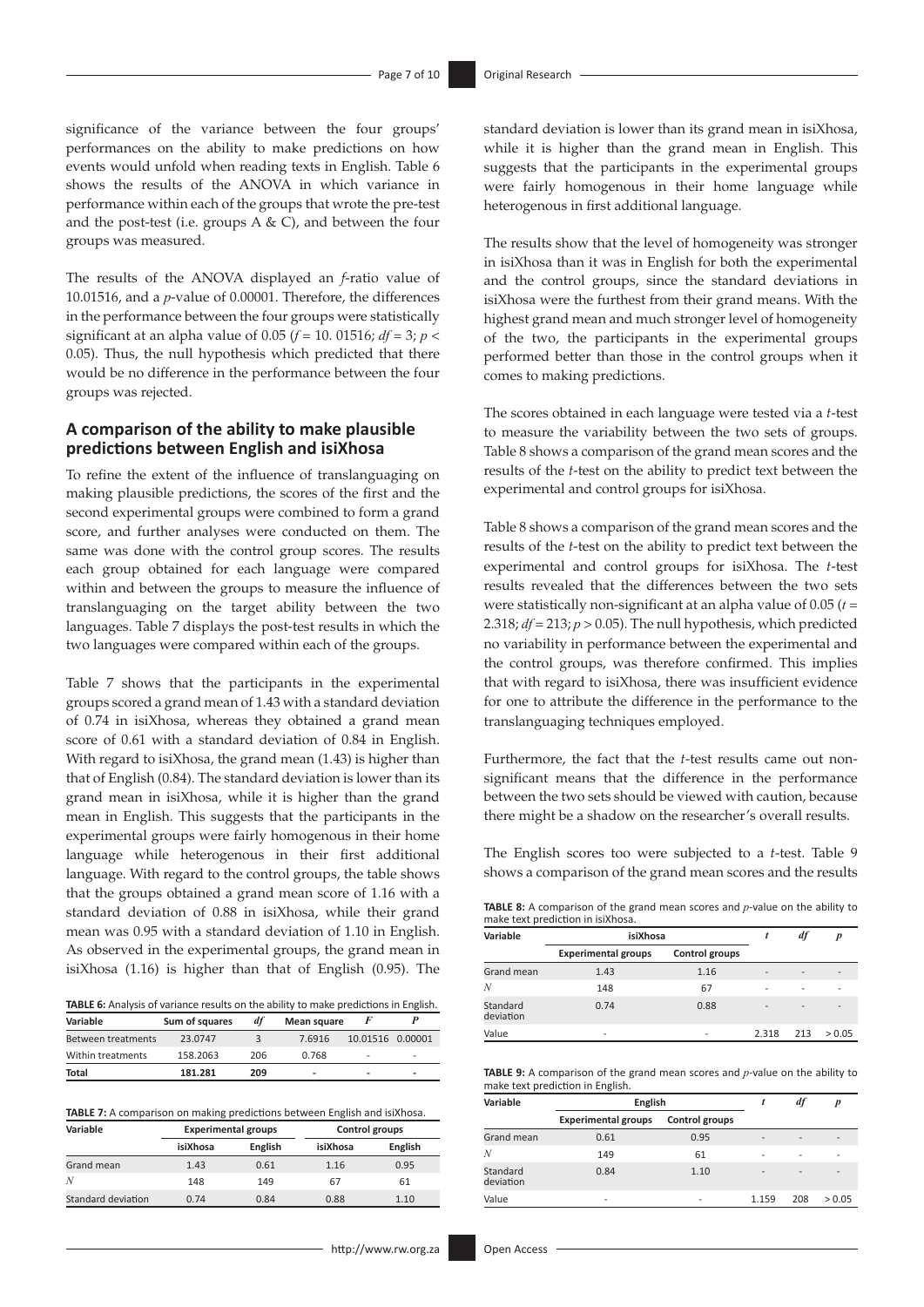of the *t*-test on the ability to predict text between the experimental and control groups for English.

Table 9 shows a comparison of the grand mean scores and the results of the *t*-test on the ability to predict text between the experimental and control groups for English. The results indicated that the differences in performance between the two group sets were statistically significant at an alpha value of 0.05 (*t* = 1.159; *df* = 208; *p* > 0.05). In this regard, the null hypothesis which had predicted that there would be no difference in the performance between the two group sets, regardless of the intervention, was therefore rejected. Thus, the difference in the performance as far as English was concerned could be attributed to the intervention administered.

At face value – looking at a higher grand mean and a stronger level of homogeneity – the results show that the participants in the experimental groups performed better in one language than they did in the other when it comes to predicting how the events would unfold in the text. To consolidate this assumption, the scores of the experimental groups were subjected to further *t*-tests to measure the extent of the difference in the performance between the first additional language and the home language. Table 10 shows a comparison of the grand mean scores and the results of the *t*-test of the experimental group on the ability to make predictions between isiXhosa and English.

The results indicate a statistically significant difference between the languages at an alpha value of 0.05 ( $t = 8.971$ ;  $df = 295$ ;  $p <$ 0.05). Thus, the null hypothesis which had predicted that there would be no difference in the performance between the two languages, regardless of the intervention, was rejected. This means that as far as the text prediction was concerned, translanguaging techniques were more effective in isiXhosa than they were in English.

**TABLE 10:** A comparison of the grand mean scores and *p*-value on the ability to predict text between isiXhosa and English.

| Variable              | <b>Experimental groups</b> |         |                          | df                       |                          |
|-----------------------|----------------------------|---------|--------------------------|--------------------------|--------------------------|
|                       | isiXhosa                   | English |                          |                          |                          |
| Grand mean            | 1.43                       | 0.61    | -                        | $\overline{\phantom{a}}$ |                          |
| N                     | 148                        | 149     | -                        | -                        |                          |
| Standard<br>deviation | 0.74                       | 0.84    | $\overline{\phantom{0}}$ | $\overline{\phantom{a}}$ | $\overline{\phantom{0}}$ |
| Value                 | ۰                          |         | 8.971                    | 295                      | ${}_{0.05}$              |



**FIGURE 1:** (a–c) Learner responses to a text prediction question.

rewrote a sentence that mentioned the key word 'circus' as the answer (i.e. that 'the hunter came and took the lion away to the circus'). The fact that the learners rewrote the sentence that mentioned the key word shows that they did not understand the question. However, some who seemingly understood the question did not know what a circus is or what happens at it, as observed in the excerpt shown in Figure 1.

**Findings incidental to the study**

Further analysis was run on the data to assess how the participants performed in the various types of questions in the test. The results revealed that the participants performed fairly well in multiple choice questions and in questions in which they were required to locate and retrieve information from the text. For instance, when asked what they thought would happen to the lion at the circus, some learners simply

Figure 1 shows one of the questions in which learners were required to make predictions about how the events might unfold in the story. The results of the quantitative analysis showed that the participants exhibited an improved performance with regard to text prediction in English. However, the qualitative analysis exhibited that some of the learners may never have been to or heard of what happens at a circus. As a result, their predictions about what would happen to the lion at the circus were not accurate. What has been noted in the responses in the above excerpt (Figure 1), is that the learners understood the question but could not provide the expected correct answers due to lack of adequate background knowledge. It is noteworthy that the more students' contexts of language use and literacy allow them to draw from across the whole of their backgrounds, the greater are the chances for them getting and providing the answers correctly. As can be seen in the responses above, the readers' pre-existing knowledge related to the text content plays a pivotal role. Pre-existing knowledge helps readers compensate for gaps in text-based information by affording quick and relatively effortless access to relevant information in long-term memory, based on incomplete text-based information as cues. There are various ways in which prior knowledge can be activated to aid a reader to interact with the text and understand it better. These include asking a few questions to find out what the reader already knows about the topic and then providing the new knowledge that the reader might need (McIntyre et al. 2011). Since this was a formal assessment, at which a test-taker had to be silent, read on their own and attempt the test, it would be inappropriate to ask questions to check if the test-takers had sufficient background knowledge about the topic of the text content.

### **Discussion**

The findings exhibited better comprehension of the text and the production of more relevant predictions on how the events might unfold. The results agree with other studies on comprehension and text prediction (see Duke & Pearson 2004) in which the learners exhibited an enhanced reading performance, as a result of which the learners could, after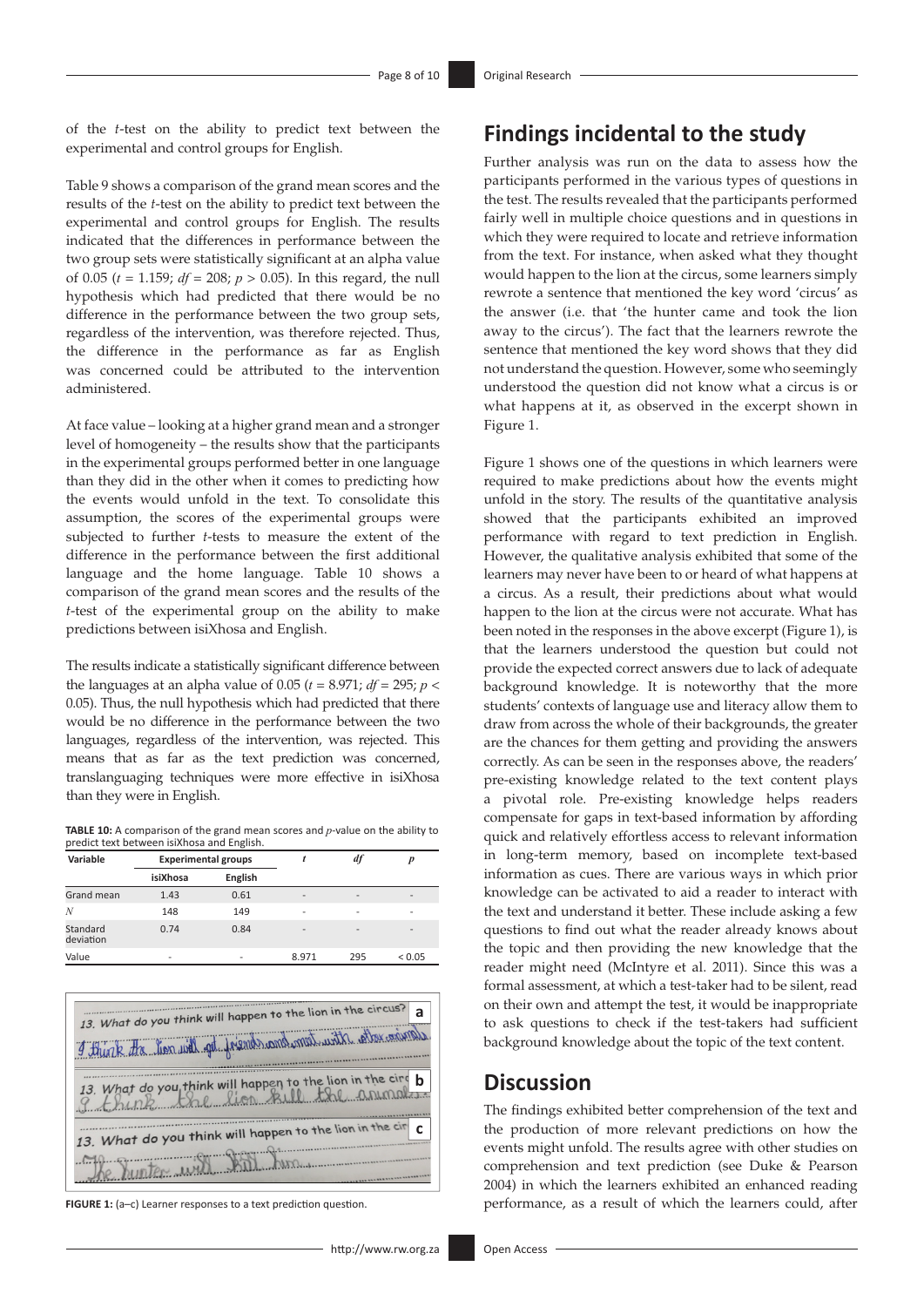making predictions, read without any teacher support. It is worth noting, however, that Duke and Pearson's study was conducted in a monolingual context in which their participants used one language to predict how the events would unfold in the text. In our case, the participants were trained on how they could use a tapestry of languages at their disposal to interact with texts. They, however, had to write in a language that was prescribed for assessment purposes.

It is noteworthy that the application of text prediction as one of the components of reading comprehension changes as a reader gets better at reading in terms of grade levels and text types. In other words, even though the strategy remains the same – that is: reading, making predictions, monitoring the predictions and revising them when necessary – a reader might need to adjust the strategy to suit the text type and the purpose for which the text is being read. According to Block and Duffy (2008), comprehension gets progressively more difficult from grade to grade. In this study, however, text prediction was kept at an elementary level in which the participants predicted what they thought would happen next, or what could happen if the scenario were different, due to the grade level of the participants. Nonetheless, making predictions on how the events might unfold as one reads a text has been shown to assist with comprehension as a reader reads, predicts and checks their predictions against the actual events in the reading.

Reading texts becomes more and more complex, and might require the predicting–monitoring–re-predicting cycle to be applied in more sophisticated ways that might necessitate more information, sufficient vocabulary and improved experience (McIntyre et al. 2011). What has been observed in this study is that the readers' background and related vocabulary is a contributory factor to text prediction when reading. Without sufficient background knowledge and vocabulary, a reader may have a hard time providing accurate predictions on how the events might unfold. Translanguaging allows a reader to draw from a whole range of their linguistic background, thus increasing their chances of making correct predictions. Therefore, it is recommended that, for text prediction as a reading development strategy to be successful, the text and the reader's knowledge of the word, the world and the language ought to match. Translanguaging is one of the pedagogies that enables knowledge of the word, the world and the language of a multilingual reader to match.

# **Conclusion**

This article has demonstrated that translanguaging enhances text prediction abilities of multilingual learners.

It has been observed that the participants' ability to make plausible predictions on how the events would unfold in the text improved due to translanguaging. However, the participants' performance improved more significantly in isiXhosa, their home language, than it did in their first additional language, English. This might be due to the fact

that translanguaging plays a facilitative role in sense-making in which readers utilises their entire linguistic repertoire to decipher content. While a reader also brings meaning to the text in order to make more sense of it, reading involves deciphering a written linguistic code. Making sense of a text, therefore, requires a reader to relate various meanings of the text to what the reader already knows, albeit in a different language.

In order to make relevant predictions from a reading text, a reader relies on salient textual cues and background knowledge. Therefore, the readers' pre-existing knowledge, related to the text content, plays a pivotal role. Prior knowledge helps readers compensate for gaps in text-based information by affording quick and relatively effortless access to relevant information in long-term memory, based on incomplete text-based information as cues. While the results showed that the participants exhibited improved performance with regard to text prediction, the quality of the English responses exhibited that the participants could not provide the expected correct answers due to lack of adequate linguistic knowledge. The ability to make predictions and express them in an additional language might be a cognitively demanding task for a Grade 4 learner, hence the relatively deficient performance in English. One of the reasons advanced to this effect, is that at Grade 4 learners are still at the elementary stages of acquiring the additional language, and, in some cases, the so-called home language, and thus have not yet established a solid linguistic arsenal from which to draw when attempting to clearly express thoughts. Nonetheless, the groups that received the translanguaging intervention, which were the first and the second experimental groups, displayed an improved performance in the said skill due to the intervention. It would be more interesting to find out how the participants would have performed if they had been allowed to use their home language to respond to English questions in the actual test, as was the case during the intervention in which they received input in one language and gave output in another. The current practice in assessment unfortunately prevents such an exercise from being effected: a test-taker is expected to respond to questions in the language in which the questions have been asked.

# **Acknowledgements Competing interests**

The author declares that they have no financial or personal relationships that may have inappropriately influenced them in writing this article.

#### **Authors' contributions**

V.D.M. declares that they are the sole author of this research article.

#### **Funding information**

This research received no specific grant from any funding agency in the public, commercial or not-for-profit sectors.